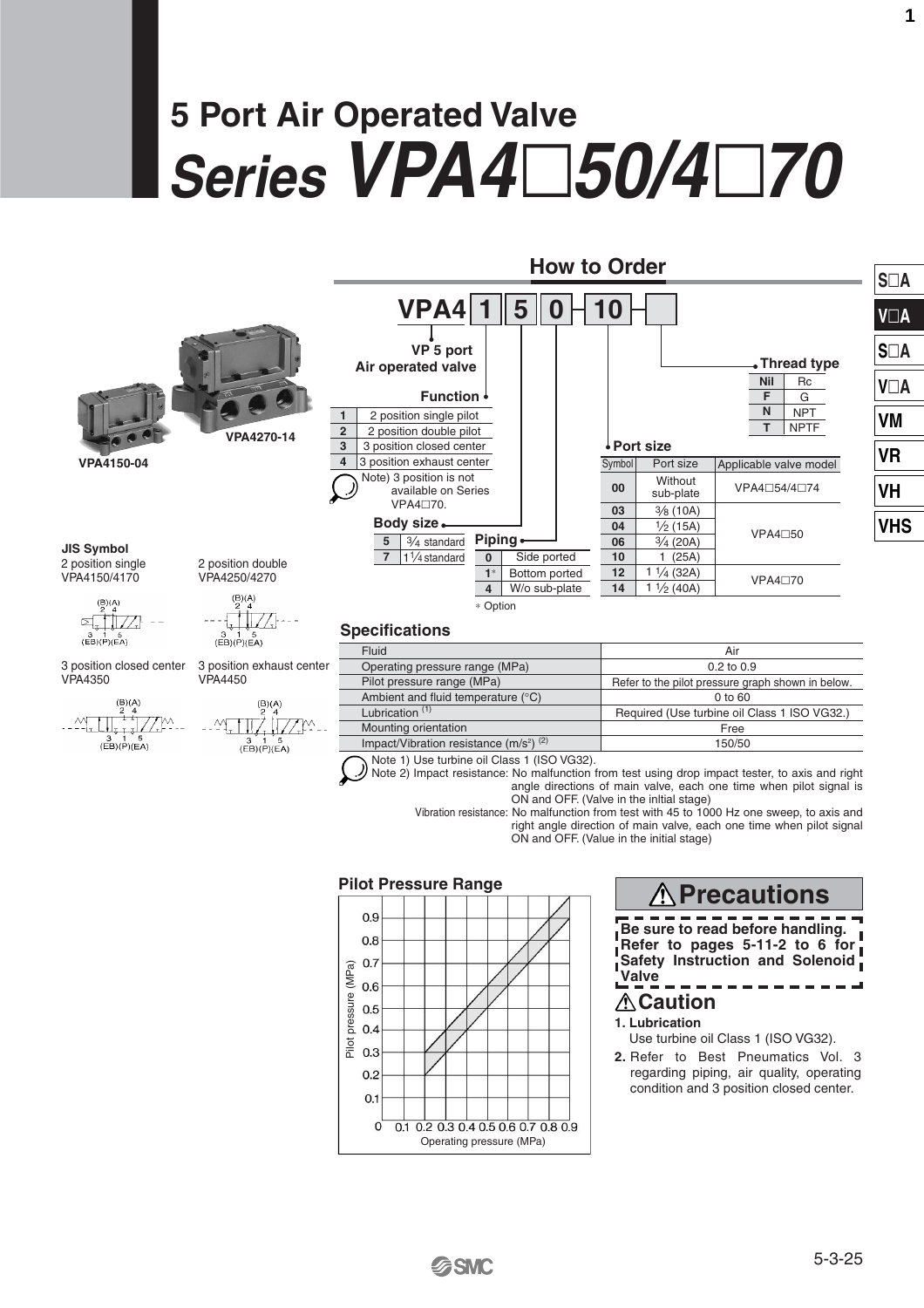## **Construction**

## **Standard**



**Vacuum (Option)**



#### **Component Parts**

| No.               | Description   | Material             | <b>Note</b>     |
|-------------------|---------------|----------------------|-----------------|
| (1)               | Body          | Aluminium die-casted | Platinum silver |
| $\circled{2}$     | Adapter plate | Aluminium die-casted | Platinum silver |
| 3)                | End plate     | Aluminium die-casted | Platinum silver |
| $\left( 4\right)$ | Retainer      | <b>Brass</b>         |                 |
| 5)                | Spool valve   | Aluminum/NBR         |                 |
| $\epsilon$        | Piston        | Resin                |                 |
| T.                | Spring        | Stainless steel      |                 |
| $\left( 8\right)$ | Sub-plate     | Aluminium die-casted | Platinum silver |

#### **Replacement Parts**

| <b>Series</b> | Sub-plate           | Hexagon socket head bolt Gasket for sub-plate |            |  |
|---------------|---------------------|-----------------------------------------------|------------|--|
| <b>VPA344</b> | VP300-2-1P (Rc 1/8) | M3 x 0.5 x 32                                 | VP300-17-1 |  |
|               | VP300-2-2P (Rc 1/4) | VP300-24-4                                    |            |  |
| <b>VPA544</b> | VP500-2-1P (Rc 1/4) | M4 x 0.7 x 41                                 | VP500-17-1 |  |
|               | VP500-2-2P (Rc 3/8) | VP500-24-3                                    |            |  |
| <b>VPA744</b> | VP700-2-1P (Rc 3/8) | M <sub>5</sub> x 0.8 x 50                     | VP700-17-1 |  |
|               | VP700-2-2P (Rc 1/2) | VP700-24-1                                    |            |  |

# **Caution**

| <b>Mounting screw tightening torques</b> |  |  |  |  |
|------------------------------------------|--|--|--|--|
|------------------------------------------|--|--|--|--|

**M3: 0.6 N·m M4: 1.4 N·m M5: 2.9 N·m**



**Body ported Base mounted** 



# **How to Order Sub-plate**

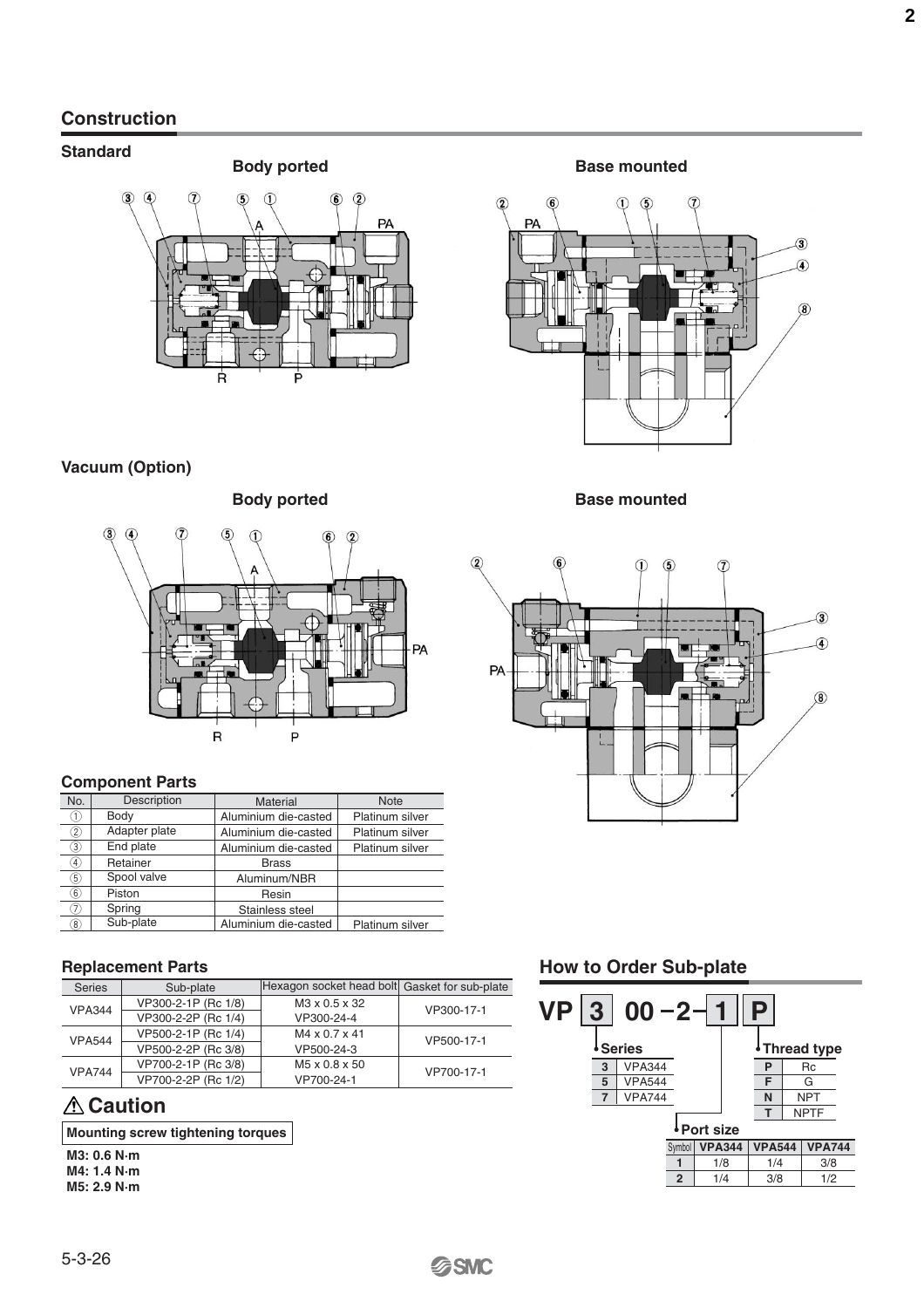#### **Dimensions**



5-3-27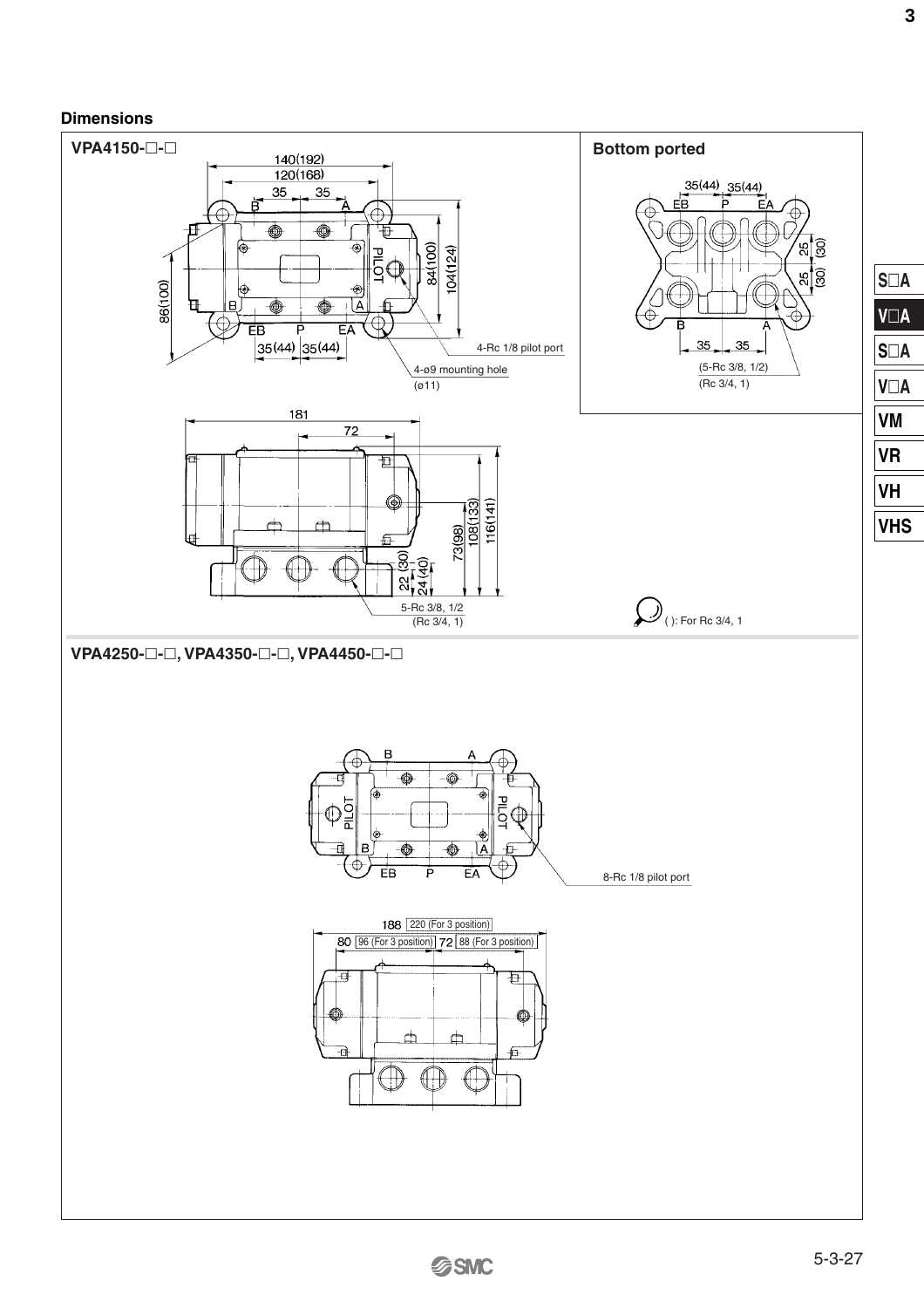#### **Dimensions**



**4**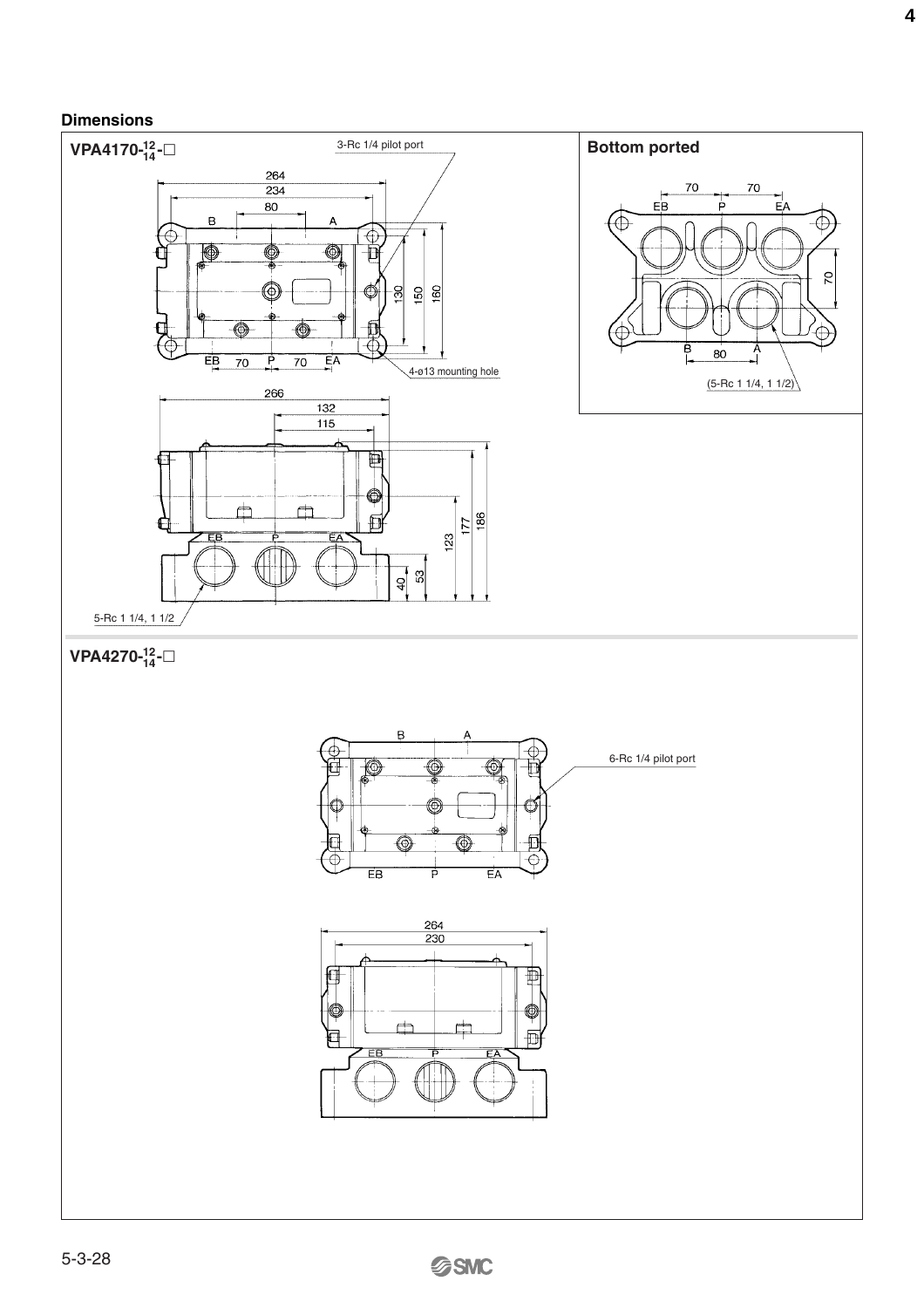# **Series VPA450 Manifold Specifications**



**Individual exhaust**

Manifold specifications are not avail-

**Caution**

able for Series VPA4□70.

))

**Specifications**

| -------------                                                                                                                                                                                                                                                        |                                        |  |  |  |
|----------------------------------------------------------------------------------------------------------------------------------------------------------------------------------------------------------------------------------------------------------------------|----------------------------------------|--|--|--|
| Manifold type                                                                                                                                                                                                                                                        | B mount                                |  |  |  |
| Exhaust type                                                                                                                                                                                                                                                         | Common exhaust, Individual exhaust (1) |  |  |  |
| Supply type                                                                                                                                                                                                                                                          | Common supply port                     |  |  |  |
| Max. 10 stations (VVPA460: Max. 8 stations) (2)<br><b>Stations</b>                                                                                                                                                                                                   |                                        |  |  |  |
| Note 1) When valves are closed with diaphragm, back pressure may cause malfunction. Use<br>individual exhaust to prevent such a problem.<br>Note 2) In the case of more than 4 stations, supply air to both sides of supply port and exhaust<br>air from both sides. |                                        |  |  |  |

#### **Simultaneus Operation with Manifold Valves**

Note) Pressure drop will occur by simultaneously using manifold valves.

#### **Model**

|                | Exhaust    |               |                               |     |                        |
|----------------|------------|---------------|-------------------------------|-----|------------------------|
| Base model     | type       | P             | A, B                          |     | Applicable valve model |
| <b>VVPA450</b> | Common     | $\frac{3}{4}$ | $\frac{1}{2}$ , $\frac{3}{4}$ | 3/4 | VPA4154-00             |
|                | Individual |               |                               |     | <b>VPA4254-00</b>      |
| <b>VVPA460</b> | Common     |               |                               |     | VPA4354-00             |
|                | Individual |               | $\frac{3}{4}$ . 1             |     | <b>VPA4454-00</b>      |

|                            |                                       | Blanking plate assembly                                 |                   | XT038N-4A<br>Gasket, Bolt      |                |                               |                                                                                                       |
|----------------------------|---------------------------------------|---------------------------------------------------------|-------------------|--------------------------------|----------------|-------------------------------|-------------------------------------------------------------------------------------------------------|
|                            |                                       |                                                         |                   | <b>How to Order</b>            |                |                               |                                                                                                       |
|                            |                                       | VVPA4 5<br>0                                            | 04                | 04                             |                |                               |                                                                                                       |
|                            | VP 5 port<br>Air operated<br>manifold |                                                         |                   |                                |                | <b>Nil</b><br>F<br>N<br>т     | $\bullet$ Thread type<br>Rc<br>G<br><b>NPT</b>                                                        |
| Base size Rc+<br>3/4<br>5  |                                       |                                                         | Symbol            | A, B Port size Rc<br>Port size | <b>VVPA450</b> | <b>NPTF</b><br><b>VVPA460</b> |                                                                                                       |
|                            | 6                                     | 1                                                       |                   | 04                             | $\frac{1}{2}$  |                               |                                                                                                       |
|                            |                                       |                                                         |                   | 06                             | 3/4            |                               |                                                                                                       |
|                            |                                       |                                                         |                   | 10                             | 1              |                               |                                                                                                       |
| <b>Piping</b>              |                                       |                                                         |                   | $M^{(2)}$                      | Mixed          |                               |                                                                                                       |
| Symbol<br>$\bf{0}$<br>$1*$ | P<br>Side<br>Side                     | A, B<br>Side<br>Bottom <sup>(1)</sup>                   | F<br>Side<br>Side |                                | sparately      | on                            | Note 2) In the case of mixed specifications,<br>indicate M and specify port location<br>manifold<br>a |
| $9*$                       |                                       | Other                                                   |                   |                                |                | specification sheet.          |                                                                                                       |
|                            | * Option                              | Note 1) Size of A, B port bottom<br>ported: Rc 3/8, 1/2 |                   |                                |                |                               |                                                                                                       |
|                            |                                       |                                                         | <b>Stations</b>   | <b>Base specifications</b>     |                |                               |                                                                                                       |

**2 1**

| Stations • |             |  |  |  |  |
|------------|-------------|--|--|--|--|
| 02         | 2 stations  |  |  |  |  |
|            |             |  |  |  |  |
| 10         | 10 stations |  |  |  |  |

#### **How to Assemble Manifold**

Common exhaust

Individual exhaust

To order valves and blanking plate assembly mounted onto the manifold, list valves and blanking plate assembly with manifold base part number.

| EX) Base: 6 stations, common EXH, A & B port Rc 1/2 |  |
|-----------------------------------------------------|--|
| VVPA450-061-04  1 pc.                               |  |
|                                                     |  |
|                                                     |  |
| *XT038N-4A  1 pc.                                   |  |

 $T_{\rightarrow}$ To order valves and options mounted onto the manifold at the factory, list the valve/option with an asterisk (∗) in front of each part number.

**SA**

**VA**

**SA**

**VA**

**VM**

**VR**

**VH**

**VHS**